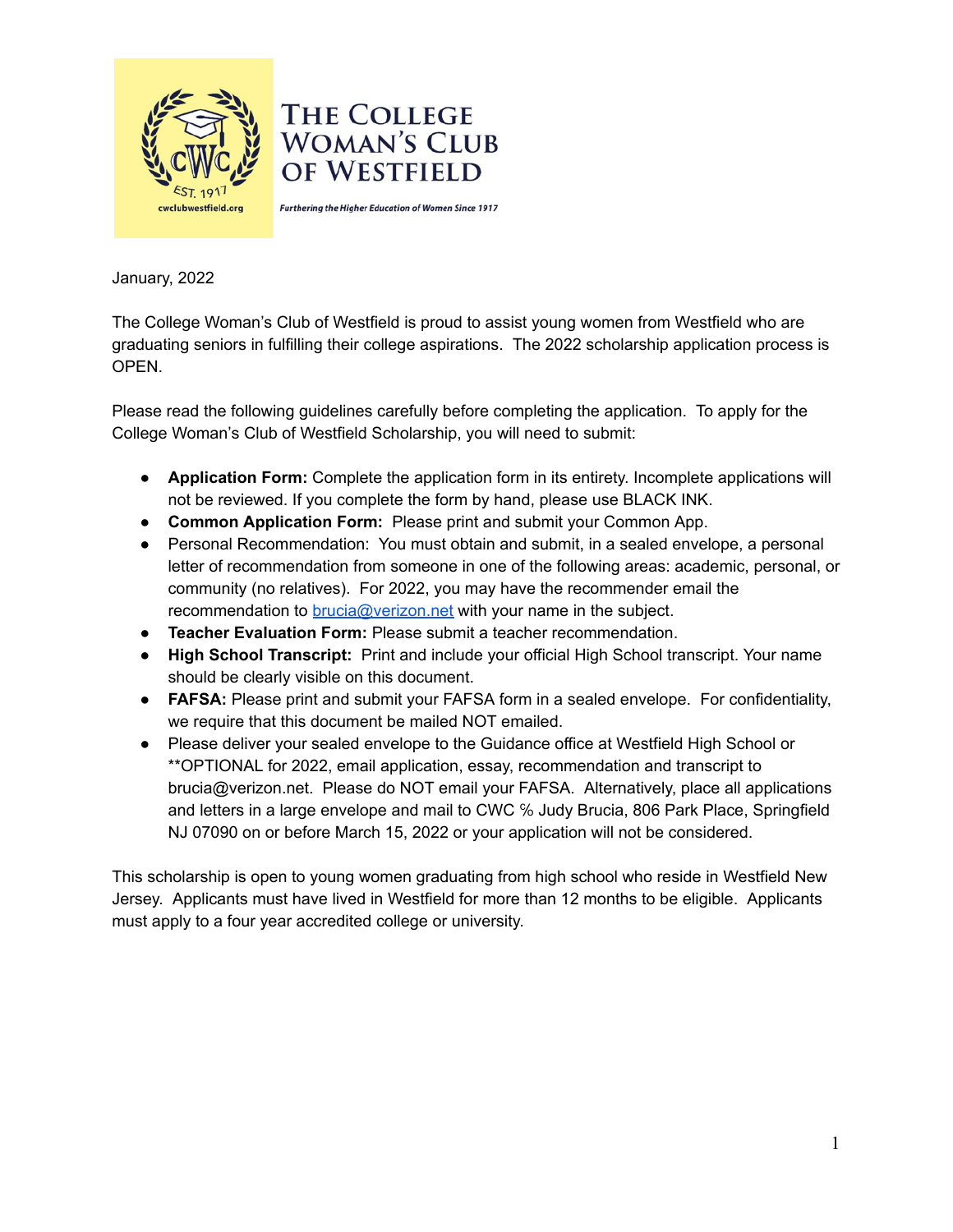

# **The College Woman's Club of Westfield Scholarship Application**

| Name:    |  |
|----------|--|
| Address: |  |
| Phone:   |  |
| Email:   |  |

## **ELIGIBILITY**

Winners are selected based on **financial need and academic achievement** with heavy consideration also given to **character and leadership.** The candidate must be graduating from high school at the end of this current academic year and plan to enroll in a four-year college program commencing the next academic year. In addition, women who are presently matriculated into an undergraduate program may seek a one-year grant. Applicants must be Westfield residents for at least one year prior to applying. We encourage all young women to apply.

## **Completed applications with all documents listed below must be submitted by the second Monday in March before 3:00 pm to the Westfield High School Counseling Department Secretary. Applications missing documentation will not be considered.**

- $\Box$  The College Woman's Club Scholarship Application Form with reference
- $\Box$  Printed copy of the Common Application including Personal Essay
- $\Box$  Printed copy of a teacher recommendation

**THE COLLEGE WOMAN'S CLUB** of Westfield Furthering the Higher Education of Women Since 1917

- $\Box$  Complete Academic Transcript (provided by your high school or University\*)
- ◻ Counselor's Letter of Recommendation (provided by your high school)

To assess financial need, we also **require these items** enclosed in a separate **sealed** envelope:

- $\Box$  FAFSA form available through the high school guidance office or online.
- $\Box$  Latest two years' tax returns including Schedules C and E, if applicable, from parent(s) and from the student, if filed.

*\*For current college student applicants, we require an official academic transcript and letter of recommendation from a faculty member.*

## Both the FAFSA and tax return components are referred to an outside agent for assessment of financial need and are not reviewed by the scholarship committee. FAFSA and tax information is for the exclusive use of the **independent analyst and is** *strictly confidential***.**

After initial review of applications, select candidates will be notified of the date and time of the mandatory interview with the selection committee. The interview will take place in April. Once the selection process is complete, each candidate will be notified of the committee's decision regarding her application. All winners will attend the College Woman's Club Annual Scholarship Dinner and Awards Ceremony to be held in May. Parents or guardians of honorees are invited to attend the awards presentations held immediately following the dinner.

#### **Questions: Please contact cwcscholarship.westfield@gmail.com**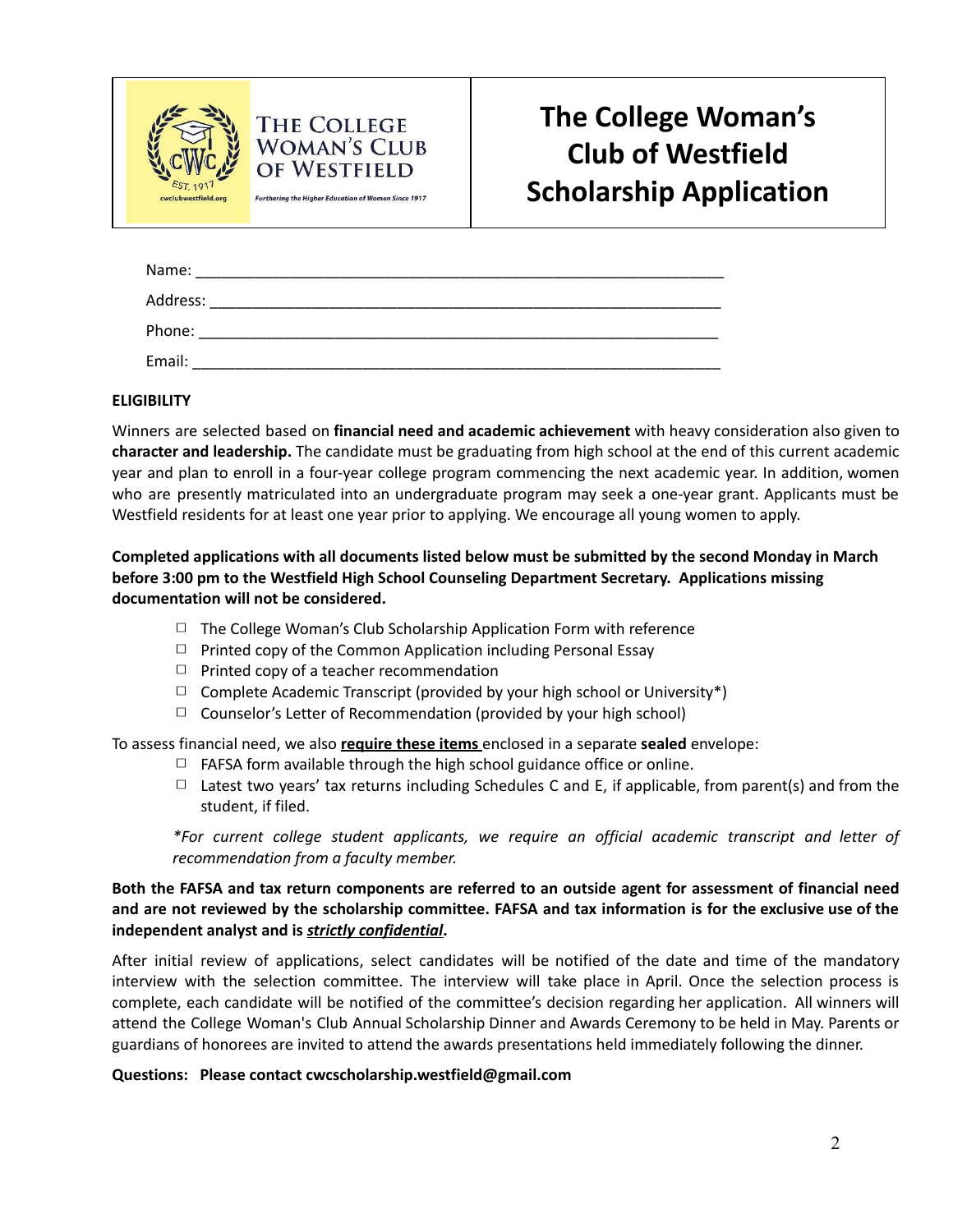#### **PERSONAL REFERENCE**

Please provide the name, address, phone number and preferred time of day to contact your reference. *It is your* responsibility to notify your reference that the Scholarship Committee will contact them by phone for comment. Select an adult who knows you through work, volunteerism, or extra-curricular activity, etc.

#### **FINANCIAL DATA**

In order of preference, please list all colleges to which you have applied as well as your intended major and degree. Include the annual cost (tuition, room and board) plus any additional expenses.

\*Please note that we will request finalists to also furnish copies of financial aid award letters from accepted institutions **prior to interviews.**

**Intended Major: \_\_\_\_\_\_\_\_\_\_\_\_\_\_\_\_\_\_\_\_\_\_\_\_\_\_\_\_\_\_\_\_\_\_\_ Degree: \_\_\_\_\_\_\_\_**

| <b>College</b> | Cost/Year |  |
|----------------|-----------|--|
|                |           |  |
| 1.             |           |  |
| 2.             |           |  |
| 3.             |           |  |
| 4.             |           |  |
| 5.             |           |  |
| 6.             |           |  |
| 7.             |           |  |
| 8.             |           |  |

Please list all scholarships for which you have applied.

|              | Name of Scholarship | Amount |
|--------------|---------------------|--------|
|              |                     |        |
| 1.           |                     |        |
| 2.           |                     |        |
| 3.           |                     |        |
| $\mathbf{4}$ |                     |        |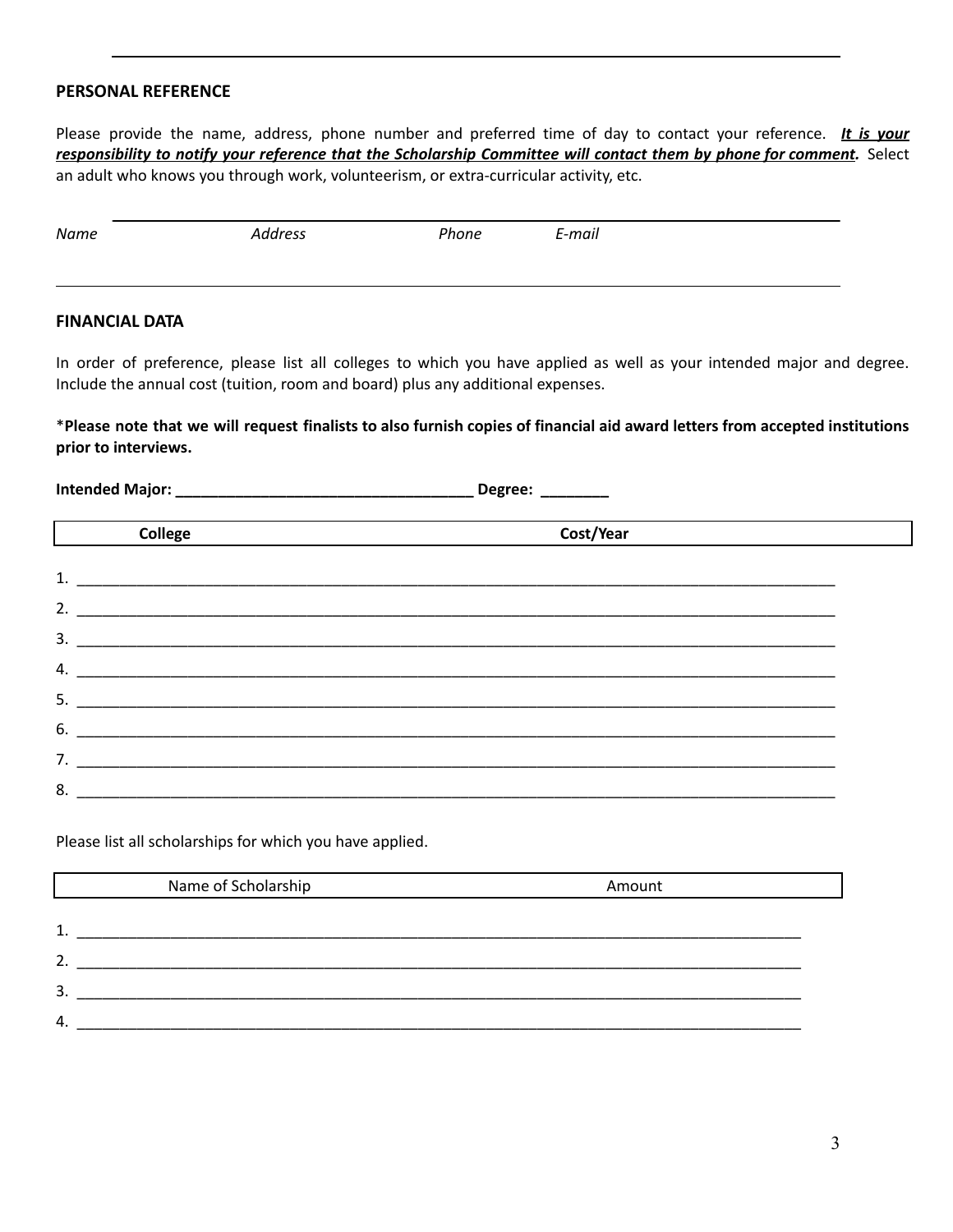#### **FINANCIAL DISCLOSURE**

Please indicate the anticipated dollar amount you expect to have available each year for tuition, room and board, and books; and the sources of those funds.

| <u> 1986 - Jan Bernard Barbara, prima prima prima prima prima prima prima prima prima prima prima prima prima pri</u>                                                                                                                                                                            |
|--------------------------------------------------------------------------------------------------------------------------------------------------------------------------------------------------------------------------------------------------------------------------------------------------|
|                                                                                                                                                                                                                                                                                                  |
| $\sim$                                                                                                                                                                                                                                                                                           |
| \$                                                                                                                                                                                                                                                                                               |
|                                                                                                                                                                                                                                                                                                  |
| $\mathsf{S}$ and $\mathsf{S}$ and $\mathsf{S}$ and $\mathsf{S}$ and $\mathsf{S}$ and $\mathsf{S}$ and $\mathsf{S}$ and $\mathsf{S}$ and $\mathsf{S}$ and $\mathsf{S}$ and $\mathsf{S}$ and $\mathsf{S}$ and $\mathsf{S}$ and $\mathsf{S}$ and $\mathsf{S}$ and $\mathsf{S}$ and $\mathsf{S}$ and |
|                                                                                                                                                                                                                                                                                                  |
|                                                                                                                                                                                                                                                                                                  |

Please explain any extraordinary expenses or circumstances:

### **SUMMER PLANS**

Please indicate your plans for the upcoming summer, including earnings expectations. (Use back if additional space is needed.)